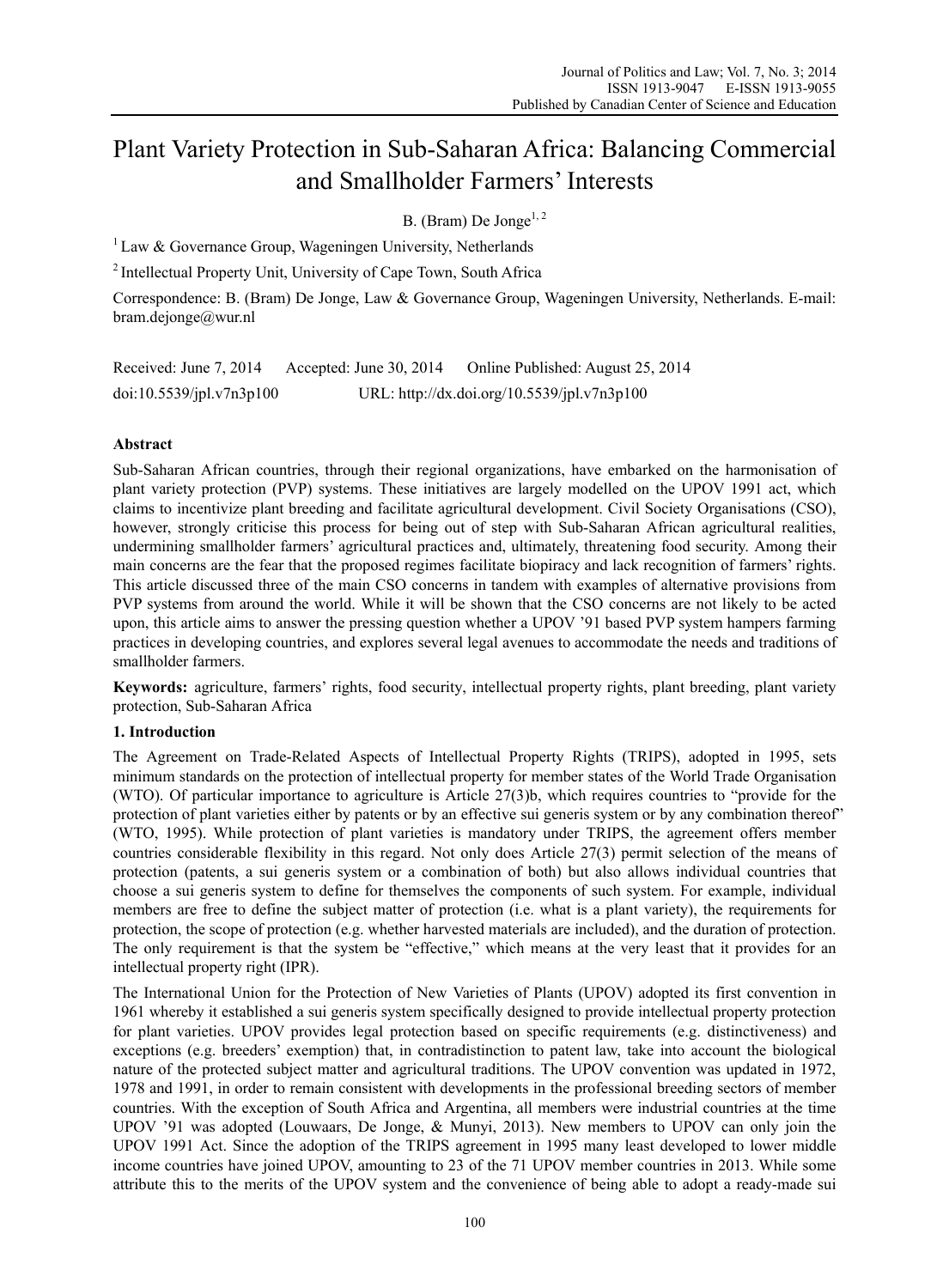generis system, others point to obligations flowing from bilateral trade agreements with industrialized countries, or state that a "continued, relentless pressure from the UPOV Secretariat (implicit or explicit) has moved countries down the UPOV path" (Dutfield, 2011, p. 11).

The countries in Sub-Saharan Africa are no exception to this trend. In fact, developments in Sub-Saharan Africa have been driven by two regional organizations, the African Regional Intellectual Property Organisation (ARIPO) and the Southern African Development Cooperation (SADC), which have introduced initiatives to establish harmonized plant variety protection systems complying with UPOV '91, the latest UPOV convention. The "Draft ARIPO Legal Framework for the Protection of New Varieties of Plants" (ARIPO, 2013a) and the SADC "Draft Protocol for the Protection of New Varieties of Plants (Plant Breeders' Rights) in the Southern African Development Community Region" (SADC, 2012) are very similarly structured and aligned with the UPOV 1991 Act.

It is worth noting that, at least according to the TRIPs agreement, Least Developed Countries (LDCs) are not under pressure to make these changes at this time. TRIPs allows for an extended implementation period for LDCs (Note 1), which now have till 2021 to comply with the TRIPS provisions (Note 2). It is also of significance that the latest UPOV convention was developed to fit the agricultural situation in the industrialised countries in 1991 – something very different from the current agricultural situation in many of the countries in Sub-Saharan Africa.

The ARIPO draft PVP policy states as a goal that in order to mitigate the prevailing agricultural outlook in Africa and to overcome the challenge of malnutrition on the continent, "African Governments must adopt national policies aimed at promoting agricultural research and development which will make available innovative solutions including high yielding and pest resistant food crop varieties."(ARIPO, 2011, p. 3). It continues "Agricultural innovation has the potential to transform African agriculture but only if strong structures and measures that reward those who create new varieties are put in place to help disseminate critical best practices and technological breakthroughs." (ARIPO, 2011, p. 3). UPOV '91, seen as means whereby "strong structures" and "rewards" for "those who create new varieties" can be created, is the model chosen by both ARIPO and SADC. Their hope is that their draft legislation will encourage plant breeding and facilitate agricultural development, allowing farmers to access "a wide range of improved varieties to contribute to the attainment of the regional goal of economic development and food security" (ARIPO, 2013a, Preamble; SADC, 2012, Preamble).

However, not everyone agrees with this approach. More than 80 Civil Society Organizations (CSO) have strongly criticized the draft legislation piloted by ARIPO (CSOs, 2012) and SADC (CSOs, 2013) as being potentially disastrous for the agricultural systems of least developed member states. Among their main concerns are 1) the fear that biopiracy will be facilitated , 2) the lack of protection of farmers' rights, and 3) the non-appropriateness of the criteria for protection in the context of Sub-Saharan Africa. After a brief introduction of the ARIPO and SADC draft PVP laws, these three CSO concerns will be discussed in tandem with examples of alternative provisions from PVP systems from around the world. From this discussion, it will become clear that a solution to the first two CSO concerns (biopiracy and threatened farmers' rights) can be found through the creation of a hybrid PVP system that aims to balance the rights of plant breeders with those of farmers and traditional communities. Such a system establishes breeders' rights while incorporating obligations from, for example, the Convention on Biological Diversity and the International Treaty on Plant Genetic Resources for Food and Agriculture. Nevertheless, it will be shown that the CSO demand for such a hybrid PVP system is not likely to be honored by ARIPO and SADC.

The third CSO concern is not likely to be acted upon either, as this would counter the establishment of a harmonized PVP system that complies with the highest international standards, which is the key rationale for setting up these regional PVP systems in the first place. It is beyond the scope of this article to analyse whether a UPOV '91 based PVP system would indeed create incentives for investments in breeding and the development of a breeding industry in countries that so far lack a formal seed market. However, this article aims to answer the pressing question whether such PVP system could actually hamper existing agricultural systems and farming practices in Sub-Saharan Africa. Given the fact that – on the basis of a theoretical analysis – this question has to be answered in the affirmative, this article finally explores some legal avenues that can accommodate the needs and traditions of those many smallholder farmers in the region, which may well be adversely affected by the proposed PVP legal framework.

## **2. The ARIPO and SADC Draft PVP Laws**

The SADC Food, Agriculture and Natural Resources Directorate has been working on a draft Protocol for the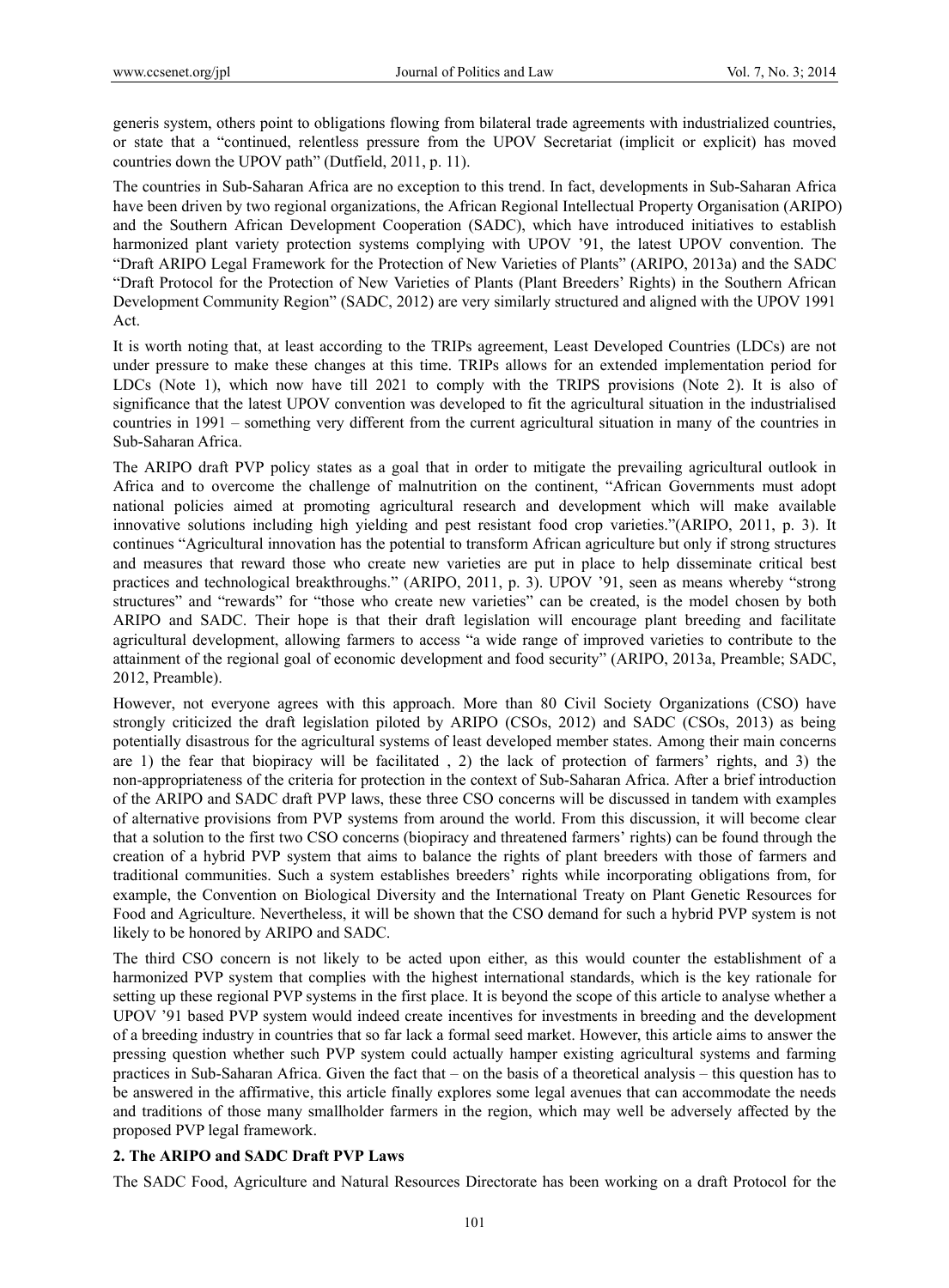Protection of New Varieties of Plants in the SADC region for several years now. The latest version, which was circulated in November 2012, is closely aligned with the UPOV 1991 act. The Draft ARIPO Legal Framework for the Protection of New Varieties of Plants was approved during the 14th session of the Council of Ministers held in Uganda, November 2013, and it was found to be in conformity with the UPOV 1991 act by the UPOV Council in April 2014. ARIPO is now preparing a diplomatic conference in order to have the protocol officially adopted.

In both draft PVP laws and the UPOV 1991 act, a variety must be novel, distinct, uniform and stable to be eligible for protection. For a plant variety to be considered *novel*, it must not have been previously marketed for a specific time period (UPOV, 1991, Article 6; ARIPO, 2013a, Article 7; SADC, 2012, Article 7). *Distinctiveness* requires that the new plant variety must be clearly distinguishable from any other variety whose existence is a matter of common knowledge (UPOV, 1991, Article 7; ARIPO, 2013a, Article 8; SADC, 2012, Article 8). The *uniformity* requirement ensures that a new plant variety can be defined for the purpose of protection by being sufficiently 'uniform' in its relevant characteristics (UPOV, 1991, Article 8; ARIPO, 2013a, Article 9; SADC, 2012, Article 9). And the new variety needs to be *stable* so that it remains true to type after repeated cycles of propagation (UPOV, 1991, Article 9; ARIPO, 2013a, Article 10; SADC, 2012, Article 10). Furthermore, both draft PVP systems provide protection for all genera and species, and the period of protection is 25 years for grapevines and trees and 20 years for all other plants (UPOV, 1991, Article 3 & 19; ARIPO, 2013a, Article 3 & 26; SADC, 2012, Article 3 &25). With respect to the scope of plant breeders' rights, the authorisation of the plant breeder is required for various uses including the production or multiplication of the protected variety, for exporting and importing, and for its selling, marketing or offering for sale (UPOV, 1991, Article 14; ARIPO, 2013a, Article 21; SADC, 2012, Article 26).

With respect to the *exceptions* to the rights of plant breeders, both the ARIPO and SADC drafts contain a breeders' exemption and farmers' privilege comparable to those found in UPOV '91. The breeders' exemption allows protected varieties to be freely used for the purpose of breeding new varieties thereby allowing any breeder to have access to the latest improvements and new variation (UPOV, 1991, Article 15.1.iii; ARIPO, 2013a, Article 22.1.iii; SADC, 2012, Article 27.c). The farmers' privilege, as included in the UPOV 1991 Act, is an optional exception that permits farmers to save and reuse seed of a protected variety on their own farm "within reasonable limits and subject to the safeguarding of the legitimate interests of the breeder" (UPOV, 1991, Article 15.2). The SADC and ARIPO draft PVP laws employ different strategies to protect these "legitimate interests of the breeder": The ARIPO draft only provides a farmers' privilege for specific agricultural crops and vegetables with a history of seed-saving, which will be listed by the Administrative Council. Specifically excluded are fruits, ornamentals, other vegetables or forest trees (ARIPO, 2013a, Article 22.2). The SADC draft protocol uses the term 'subsistence farmers' to designate a specific category of farmers who alone are the beneficiary of the farmers' privilege (SADC, 2012, Article 27.d).

## **3. CSO Concerns**

## *3.1 Fighting Biopiracy and Securing Benefit-Sharing*

One key concern of the CSOs with respect to the ARIPO and SADC draft PVP laws is the lack of concrete mechanisms to prevent misappropriation of genetic resources and associated traditional knowledge. Even more so, they fear that the proposed PVP regimes will actually facilitate such misappropriation arguing that foreign breeding companies can apply for exclusive rights on new varieties that may well have been created by use of local germplasm. In order to prevent this possibility and fight biopiracy some countries have incorporated additional requirements for granting breeders' rights whose aim is to facilitate the sharing of the benefits derived from the utilisation of genetic resources as stipulated by the Convention on Biological Diversity (UN, 1992) and the Nagoya Protocol (UN, 2010). India, for example, requires applicants to include a "declaration that the genetic material or parental material acquired for breeding, evolving or developing the variety has been lawfully acquired" (India, 2001, Article 13.h), alongside "a complete passport data of the parental lines from which the variety has been derived along with the geographical location in India from where the genetic material has been taken and all such information relating to the contribution, if any, of any farmer, village community, institution or organisation in breeding, evolving or developing the variety" (Article 18.e, also see Article 40). Upon registration of the variety, the relevant authority will invite "claims of benefit sharing" and determine the amount of benefit-sharing due (Article 26). Similar provisions can be found in the PVP laws of Malaysia, Costa Rica and Thailand.

## *3.2 Protecting Farmers' Rights*

The concerns relating to biopiracy and benefit-sharing are part of a wider concern that the rights of farmers are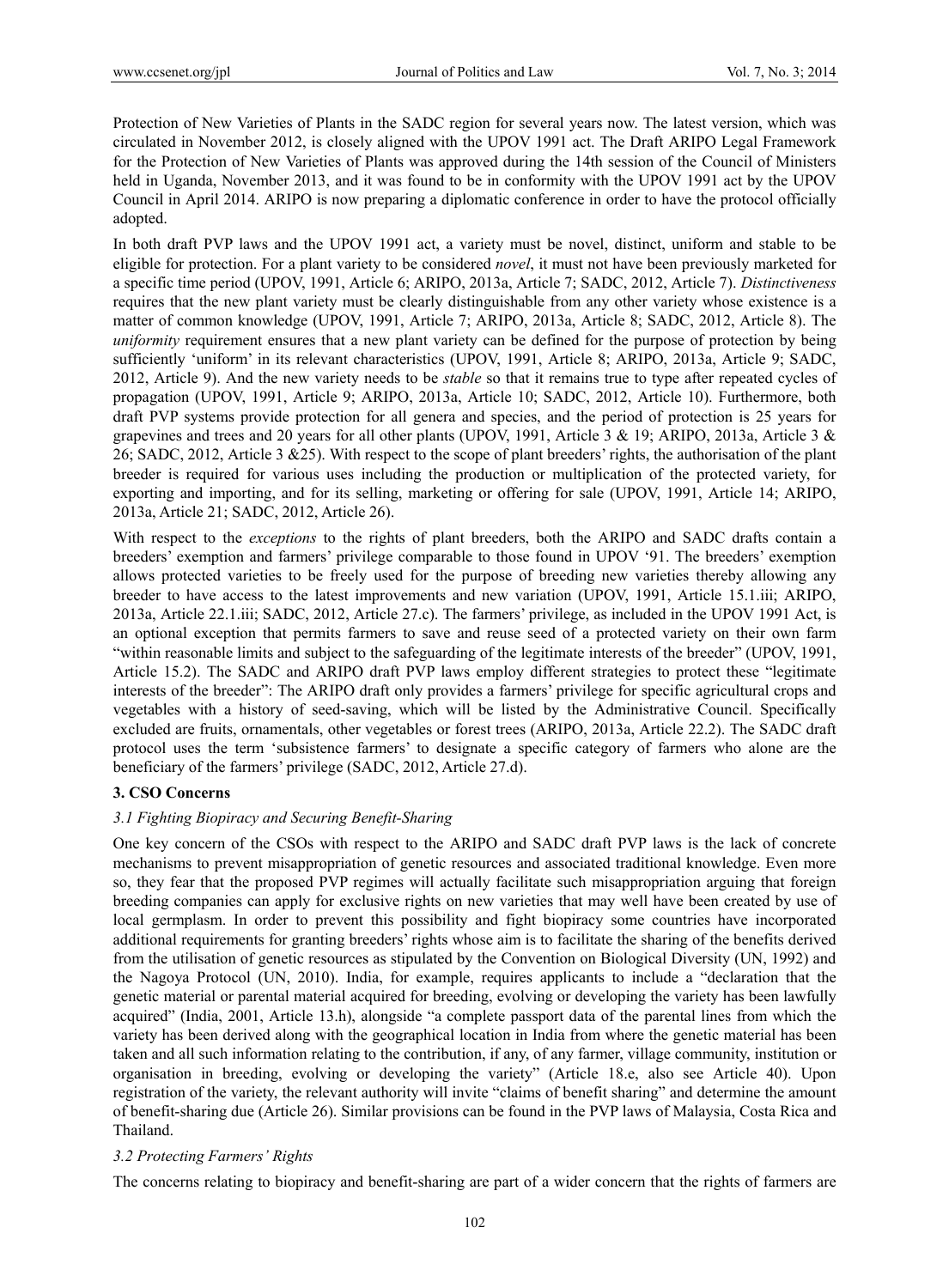marginalised and subordinated to the rights of breeders in the current SADC and ARIPO draft PVP laws. Of the 24 countries that are parties to either the SADC, ARIPO or both, 19 are a party to the International Treaty on Plant Genetic Resources for Food and Agriculture (ITPGRFA) of the Food and Agriculture Organisation (FAO) (Note 3), which obliges Parties to take measures to protect and promote farmers' rights. According Article 9 of the ITPGRFA, farmers' rights include protection of traditional knowledge relevant to plant genetic resources for food and agriculture, the right to equitably participate in sharing benefits arising from the utilization of plant genetic resources, and the right to participate in making decisions at the national levels on matters related to the conservation and sustainable use of plant genetic resources for food and agriculture (FAO, 2001, Article 9.2). Another aspect, generally considered the most essential part of the farmer's rights debate, is the right to save, use, exchange and sell farm-saved seed. According to the ITPGRFA, the right to save, use and exchange is "subject to national law and as appropriate" (Article 9.3). This implies that the implementation of a strict plant variety protection law could strongly limit these farmers' rights with respect to protected varieties.

Some countries have tried to ensure that farmers' rights are not undermined by the introduction of breeders' rights. Approximately a decade ago, this was also the case in Sub-Saharan Africa as all ARIPO and SADC member countries supported the "African Model Legislation for the Protection of the Rights of Local Communities, Farmers and Breeders, and for the Regulation of Access to Biological Resources". This African model law, which was endorsed by the Heads of State of the Organization of African Unity (OAU) in Algeria in 2000, aims to "recognize, protect and support the inalienable rights of local communities including farming communities over their biological resources, knowledge and technologies", and also to "recognize and protect the rights of breeders" (OAU, 2000, Objectives). To that end, the model law describes in detail the rights of communities (part IV) and farmers (part V). Regarding the issue of farmer saved seed, the African Model Law allows farmers to "collectively save, use, multiply and process farm-saved seed of protected varieties." (Article 26). It further states that farmers shall not sell farm-saved seed of a protected variety in the seed industry on a commercial scale. Although some African countries have incorporated parts of the African Model Law in their (draft) PVP laws, the model legislation has mainly been ignored.

## *3.3 The Criteria for Protection*

A third issue relates to the criteria for protection contained within the ARIPO and SADC draft PVP legislation. These criteria are based on the standards for novelty, distinctness, uniformity and stability (NDUS) incorporated in the UPOV 91 Act. In their statement of concerns, the CSOs question the appropriateness of these criteria in Sub-Saharan Africa for several reasons: the novelty requirement for exclusively focussing on commercial novelty; the criteria for distinctness which contain a very low threshold for inventiveness; the uniformity standard for leading to erosion of genetic diversity and, thus, increasing genetic vulnerability; and the uniformity and stability requirements making it very difficult for farmer varieties to be eligible for protection.

One proposal is to replace the UPOV standards for uniformity and stability by 'identifiability', i.e., describing a typical combination of characteristics of the new plant variety in order to fulfil the legal need to identify the protected subject matter without prescribing the physical properties a plant variety needs to have (Rangnekar, 2002; IPGRI, 1999; Leskien & Flitner, 1997). This approach would make it possible to have protection of plant varieties or groupings that are more heterogeneous and variable, like landraces and farmer varieties. Such varieties are deemed very important for food security because of their heterogeneous and unstable characteristics that fit local agro-ecological conditions and can respond to changing conditions in the face of climate change. Malaysia has included 'identifiability' in its PVP law as it allows a plant variety that is "bred, or discovered and developed by a farmer, local community or indigenous people," to be registered and "granted a breeder's right if the plant variety is new, distinct and identifiable" (Malaysia, 2004, Article 14). A plant variety is considered identifiable if "(i) it can be distinguished from any other plant grouping by the expression of one characteristic and that characteristic is identifiable within individual plants or within and across a group of plants; and (ii) such characteristics can be identified by any person skilled in the relevant art".

## **4. A Hybrid PVP System**

By raising the first two concerns, the fight against biopiracy and for farmers' rights, the CSOs aim for one and the same objective: the balancing of breeders' rights with the rights of farmers and traditional communities through the creation of a hybrid PVP system that, next to establishing and safeguarding the rights of plant breeders, incorporates international obligations deriving from the Convention on Biological Diversity (CBD) and the ITPGRFA. As mentioned above, TRIPS allows its members to create their own sui generis systems, which, for example, could establish IP protection over new plant varieties while securing that access and benefit-sharing procedures are adhered to and farmers' rights are recognized. Such hybrid systems have been drafted by several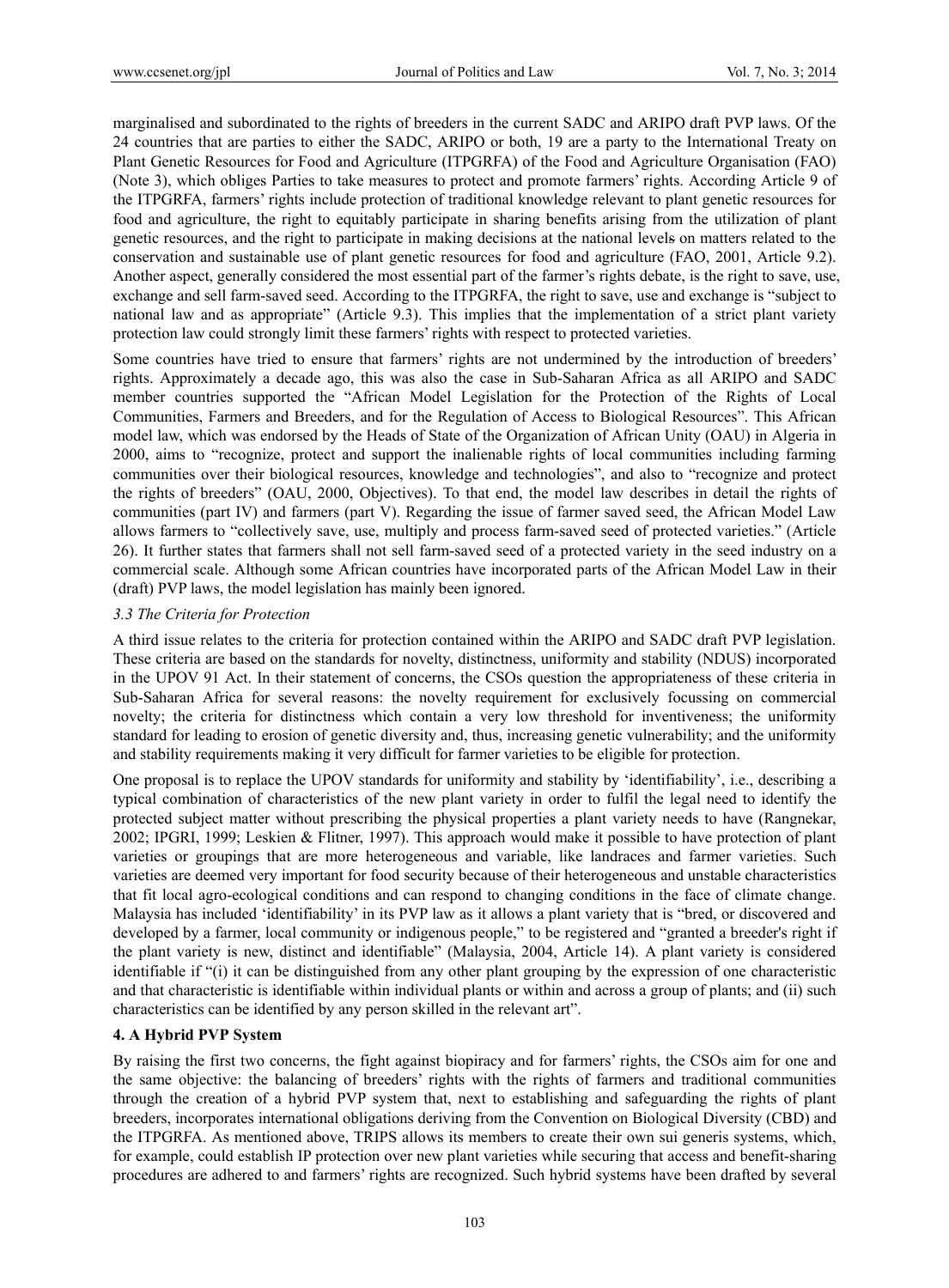countries as has been discussed above.

Yet despite the ready availability of these examples, it seems very unlikely that SADC or ARIPO will be moving towards such hybrid PVP systems by incorporating the relevant aspects of either the CBD or ITPGRFA into their current legal frameworks. For example, ARIPO's draft PVP policy refers to both the ITPGRFA and CBD and mentions the importance of farmers' rights and the lawful acquirement of access to plant genetic resources and associated traditional knowledge in accordance with Article 15 of the CBD (ARIPO 2011, Article 36). Nevertheless, this apparent support of ITPGRFA and CBD principles is not unqualified as the ARIPO draft policy also states that "the determination of access to genetic resources rests with national governments and is subject to national legislations dealing with the grant of breeder's rights."

In fact the ARIPO draft PVP policy explicitly distinguishes between plant variety protection and legislation governing access to genetic resources and traditional knowledge by stating:

Since the legislation on access to genetic resources and the legislation dealing with the grant of breeder's rights pursue different objectives, have different scope of applications and require different administrative structures to monitor their implementation, it would be appropriate to provide separate legislations to address the issues although such legislations should be compatible and mutually supportive. (Article 36)

The Swakopmund Protocol on the Protection of Traditional Knowledge and Expressions of Folklore is seen as such 'separate legislation' dealing with the protection of traditional knowledge and genetic resources within the ARIPO region (ARIPO, 2010).

The above position to clearly distinguish and separate PVP legislation from legal obligations that derive from other international treaties regarding plant genetic resources is not something new. In fact, this standpoint has strongly been supported by the UPOV secretariat for many years. In UPOV's communications with the CBD secretariat it has been repeatedly emphasized that the objective of UPOV is to stimulate innovation in plant breeding, and that it is not an instrument for access and benefit-sharing (UPOV, 2009a). For example, communications discussing the aforementioned disclosure requirements to fight biopiracy in the Indian PVP legislation (see section 3.1 above) conclude that the UPOV secretariat "could not accept this as an additional condition of protection since the UPOV Convention (...) does not allow any further or different conditions for protection." (UPOV, 2009a).

#### **5. For and Against a Harmonised PVP System**

Future changes in the ARIPO and SADC PVP legislation in response to CSO concerns regarding the criteria of protection are equally unlikely. Apart from content related objections to the alternatives discussed above (Note 4), the key issue is that any amendment to the two proposed legal frameworks in terms of the criteria for protection would be in conflict with UPOV '91. In addition, one of the most important rationales for setting up a regional PVP system is to provide a 'one stop shop' approach whereby a single protection title will cover all contracting parties, reducing costs and administrative hurdles for breeders, allowing varieties to be available in more countries, and facilitating effective synergies in the (technical) operations of national systems (ARIPO, 2012). Once countries within a region choose divergent standards of protection this rationale would be negated.

Obviously, the main objective of the SADC and ARIPO draft PVP laws is to create a regional PVP system that is fully in tune with the highest international standard "to boost agricultural production and develop the agri-business value chain for economic growth" (ARIPO, 2012). Yet, it is exactly the push for a harmonized PVP system that meets with much criticism. The CSOs essential claim is that such a 'one-size-fits-all' UPOV '91 based regime is unsuitable for the needs of individual member countries and their farmers, and does not consider the different levels of development among the member countries:

The approach assumes that what works for one country in the region (e.g. South Africa), should work for another country in the same region (e.g. Democratic Republic of Congo). Consequently, the draft Protocol also fails to provide any sort of flexibility to its most vulnerable members to enable them to address their specific socio-economic challenges. (CSOs, p. 5)

It appears that proponents of the current draft frameworks base their opinions on the idea that the needs of breeders of modern varieties, at least in terms of intellectual property protection, are the same everywhere, and that a high level of protection is essential for a breeding industry to take root and flourish. It goes beyond the scope of this article to assess whether a UPOV '91 based legislation does indeed create incentives for investments in breeding and the development of a breeding industry in countries that so far lack a formal seed market. However, the pressing question that needs to be answered is whether a UPOV '91 based PVP system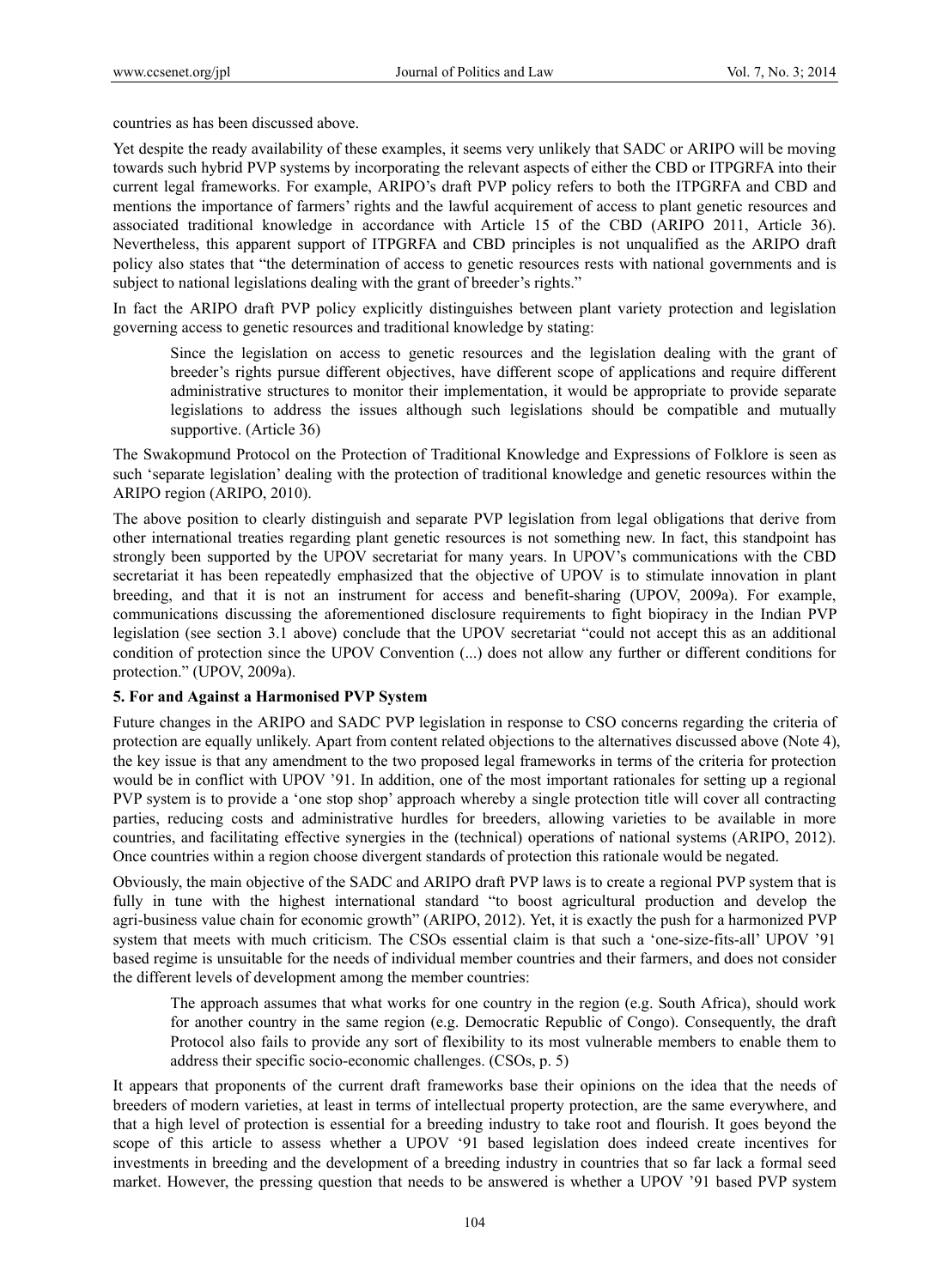could actually hamper existing agricultural systems and farming practices in the countries in question.

## **6. Can a UPOV '91 Based PVP System Hamper Farming Practises in Developing Countries?**

The current discussion between proponents and opponents of a UPOV '91 based PVP system can be considered, to some extent at least, an ideological one as it seems rooted in fundamentally conflicting worldviews on the ways farming and agriculture should be organised. This clash can be summarized as the battle for control over genetic resources. Proponents of the current harmonization processes seem to take it for granted that you need to establish private ownership and build markets in order to generate investments and innovation in agriculture, which will then lead to economic welfare and food security. The opponents, on the other hand, condemn this as the privatisation and monopolisation of genetic resources that have always belonged to local farming communities and which depend on the control over these resources through seed saving and sharing, in favour of the private gains of a global seed industry and, in particular, a few multinationals (Note 5).

This fundamental discussion could strongly benefit from empirical data on the actual effects of a UPOV '91 based PVP law on the different agricultural systems in developing countries. So far, however, very little empirical research has been done in this area. UPOV itself has published one report on the impact of plant variety protection in five countries, including some developing counties (UPOV, 2005). However, this study does not consider the informal seed sector and is, therefore, of little use for answering the aforementioned question (Note 6). Other studies that do discuss UPOV '91 in relation to informal seed systems in developing countries have warned about potential negative impacts but these warnings have not been backed by strong empirical evidence, essentially because few developing countries have adopted and implemented a UPOV '91 based PVP system for many years (Louwaars et al., 2005; The Crucible II Group, 2000). In the absence of empirical data, could a theoretical analysis lead to an answer to our question whether a UPOV '91 based PVP system can hamper agricultural systems and farming practices in developing countries?

Both the proponents and opponents of a UPOV '91 based PVP system agree that smallholder farming, and the informal seed sector, is dominant in Sub-Saharan Africa (ARIPO, 2011; CSOs, 2012). Indeed, smallholder farms, when defined as being 2 hectares or less, represent 80% of all farms and contribute up to 90% of food production in some Sub-Saharan Africa countries (Wiggins, 2009; Livingston, Schonberger, & Delaney, 2011).Because the formal sector can only cater for approximately 10% of total seed demand, these farmers are highly dependent on the customary practices of using farm-saved seed, exchanging seed amongst themselves, or trading seed on local grain markets (Maredia et al., 1999). Also for improved varieties, smallholder farmers source their seed mainly from the informal sector, which apart from its physical availability also keeps seed affordable (Louwaars & De Boef, 2012). The latter reason also explains why a significant number of farmers in Africa acquire their seed from the local grain market, a risky practice given the fact that they often cannot reliably identify the variety they are purchasing (Lipper, Anderson, & Dalton, 2010). These local markets provide those famers that have some surplus of seed to sell with a little extra income. A recognized benefit of these farmer-to-farmer practices of seed saving and exchange is that they contribute to the conservation and development of locally adapted crops that fit the specific (and often challenging) agro-ecological conditions in which these farmers have to operate (Lipper et al., 2010).

Given that saving and exchanging seed is the main source of seed for smallholder farmers in Sub-Saharan Africa, it seems only logical to conclude that any PVP system that would effectively ban such practices is likely to have a strong negative impact on smallholder farmers' livelihoods and on national food security, especially because the burden for food production in these countries is still on smallholder farmers. Of course, the reality is that any such PVP system would not affect the existing landraces and traditional varieties used by smallholder farmers as it only applies to the newly developed (modern) varieties that fulfil the stipulated criteria for protection. Indeed, in a response to the CSO concerns, ARIPO emphasises that "With regard to landraces, subsistence farmers will be able to continue what they were used to do." (ARIPO, 2013b, p. 6).

In addition, ARIPO refers to the farmers' privilege as the instrument whereby farmers can be allowed to save and reuse seed of a protected variety on their own holding. Furthermore, in the Implementation Regulations, which are yet to be drafted, the SADC and ARIPO regions could exempt small farmers from being required to pay remuneration to the breeder (Note 7). This approach has already been utilised by the European Council Regulation on Community Plant Variety Rights, which includes a list of crops for which farmers are allowed to use their own farmer saved seed and for which they "pay an equitable remuneration" to the PVP holder (European Council, 1994, Article 14). This is normally about 50% of the commercial royalty (Ghijsen, 2007). Small farmers, however, are exempt from such payment, with small farmers being defined as "farmers who do not grow plants on an area bigger than the area which would be needed to produce 92 tonnes of cereals", or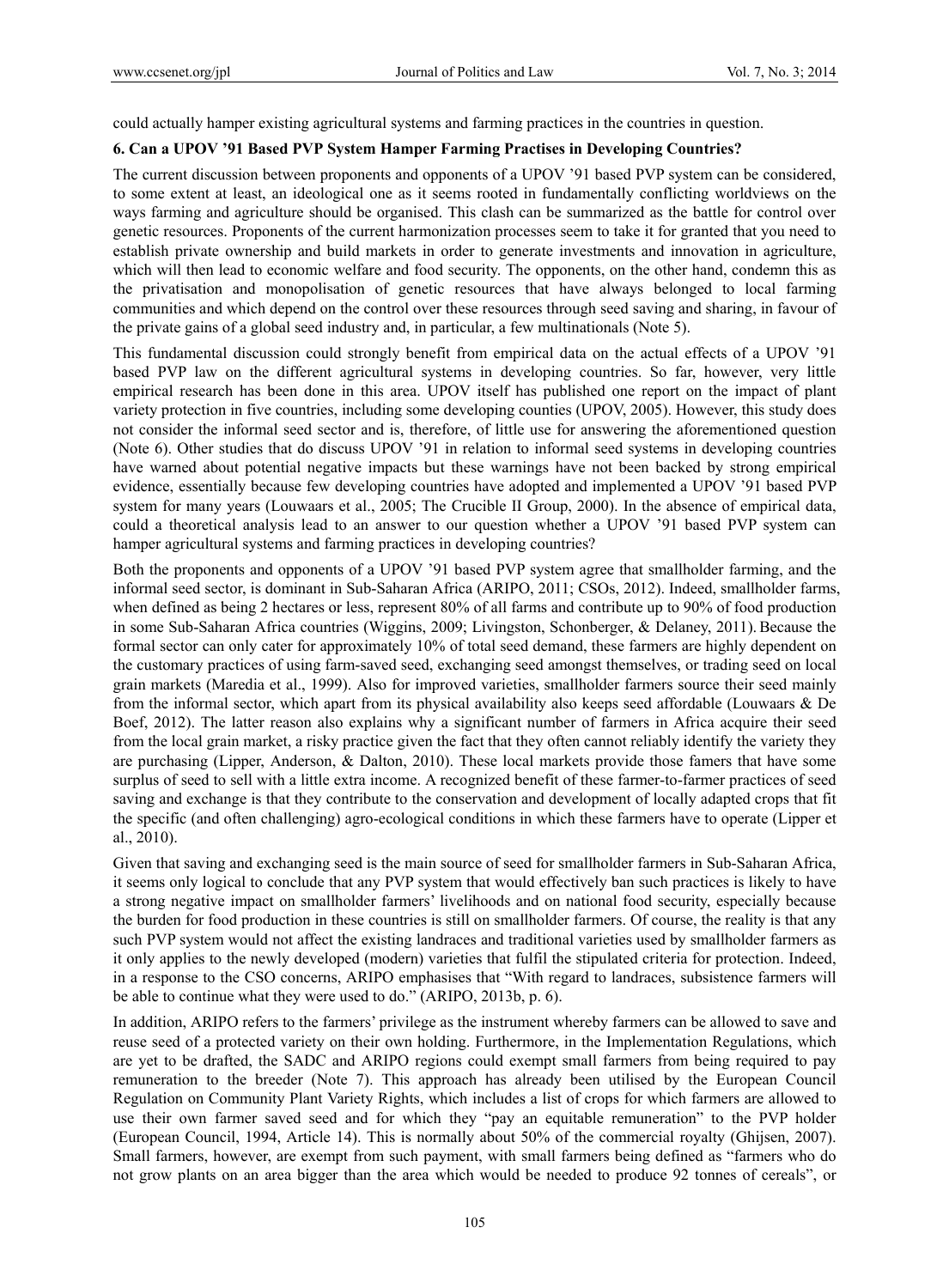comparable criteria for other plant species (European Council, 1994, Article 14).

If ARIPO and SADC follow through with the above approach, the practice of smallholder farmers to use farm-saved seed on one's own farm will not be hampered by the introduction of a UPOV '91 based PVP system. However, the other two farming practices on which small farmers in developing countries are highly dependent - 'over the fence' seed exchange and local seed trade, are not covered by the farmers' privilege. In their response to the CSO concerns, ARIPO, referring to UPOV Article 15.1.i discussed below, states that "Subsistence farming will be covered by the exception for private and non-commercial purposes." (ARIPO, 2013b, p. 6). Since 'subsistence farming' is not further defined it remains unclear what farming practices (i.e. seed saving, seed exchange, local trade) are actually covered by this exemption.

Article 15.1.i of the UPOV '91 act holds that the breeder's right shall not extend to acts done "privately and for non-commercial purposes." In order to clarify the meaning of this term, UPOV's explanatory note on Article 15.1.i states the following:

the propagation of a variety by a farmer exclusively for the production of a food crop to be consumed entirely by that farmer and the dependents of the farmer living on that holding, may be considered to fall within the meaning of acts done privately and for non-commercial purposes. Therefore, activities, including for example "subsistence farming", where these constitute acts done privately and for non-commercial purposes, may be considered to be excluded from the scope of the breeder's right, and farmers who conduct these kinds of activities freely benefit from the availability of protected new varieties. (UPOV, 2009b, p. 5)

UPOV's explanatory note does not mention the issue of exchange. It only refers to the propagation of a variety by a farmer for the production of a food crop "to be *consumed entirely* by that farmer and the dependents of the farmer *living on that holding*" (UPOV, 2009b, p. 5, italics added). This specific formulation makes it very unlikely that the exemption is meant to allow part of that food crop (e.g. grain to be used as seed) to be exchanged with anyone beyond the holding of the farmer that propagates it. Also, practices such as the selling and trading of seed surpluses on the local grain market cannot be considered to fall within the boundaries of the private and non-commercial use exemption. This implies that, where protected varieties are concerned, local seed trade and 'over the fence' seed exchange will be illegal in the ARIPO and SADC countries once their draft PVP laws are adopted.

## **7. Legal Avenues to Incorporate Farming Practices of Smallholder Farmers in a UPOV '91 Based PVP System** (Note 8)

In order to accommodate the needs and traditions of smallholder farmers, and in recognition of the importance of informal seed systems for the provision of seed and the conservation of agro biodiversity, some proposals have been made to adapt UPOV '91 in such a way that the exchange of farm-saved seed for certain crops and/or farmers is permitted. Ghijsen, for example, proposes a separate PVP right for open pollinated food crops, with a weaker scope of protection to allow for the use and exchange of farmer saved seed. In order to fulfil the obligations of UPOV '91, the remuneration of the breeder could be arranged by means of a central fund from which the breeder gets paid on the basis of the acreage of the protected variety that is grown by farmers. The endowment for the fund could either be raised by the government or the farmers or both (Ghijsen, 1998).

Another proposal relates to the previously discussed private and non-commercial use exception in UPOV '91. Since the sharing and exchange of farm-saved seed between smallholder farmers in developing countries is of no commercial importance, but indeed of great importance for food security and conservation, expanding the private and non-commercial use exemption to all resource-poor farmers in order to enable them to exchange seed among their peers has been recommended (De Jonge, Tumushabe, Barungi, & Louwaars, 2011). In a response to this study, the Dutch government stated that it will:

Urge for greater scope for the 'private and non-commercial use exemption' in UPOV 1991 than is currently the case. This will allow small farmers that use protected varieties to trade their surpluses on the market and exchange seed among themselves. (Bleker, 2012)

To allow smallholder farmers to trade their surpluses of a protected variety on the market would obviously require a clarification of the definition of 'non-commercial use'.

Another way to achieve the same goal is to broaden the farmers' privilege to include seed exchange and possibly also small non-commercial seed trade. Several countries have indeed incorporated a broader farmers' privilege in their PVP legislation. One example is provided by the Philippines. The Philippines are not currently a UPOV member but the country has initiated the procedure for acceding to the UPOV Convention (UPOV, 2013). The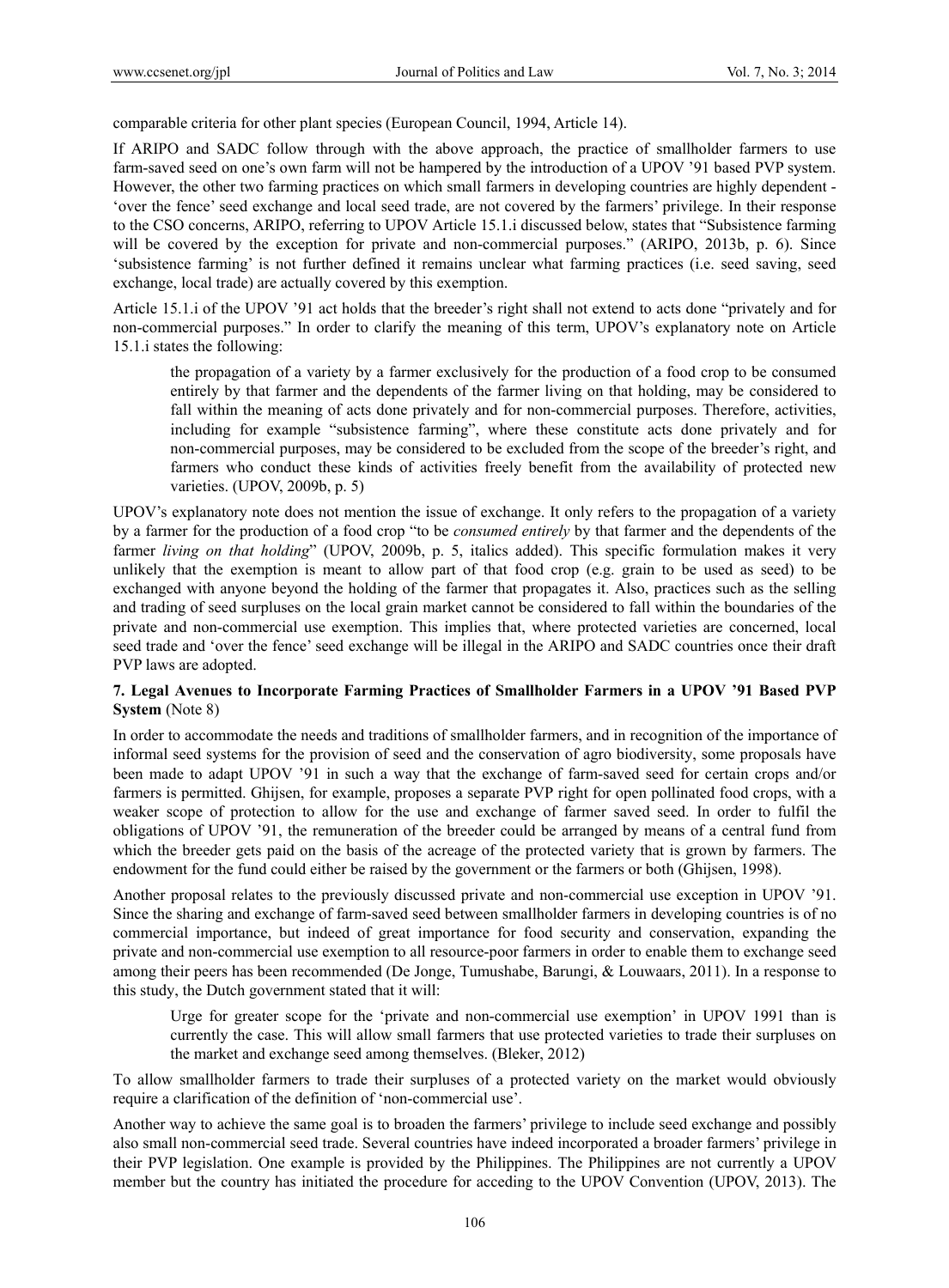2002 PVP act includes several provisions that are derived from UPOV '91, such as those relating to essentially derived varieties. Nevertheless, the act has incorporated a much broader farmers' privilege, which holds that plant variety protection shall not extend to:

The traditional right of small farmers to save, use, exchange, share or sell their farm produce of a variety protected under this Act, except when a sale is for the purpose of reproduction under a commercial marketing agreement. The Board shall determine the condition under which this exception shall apply, taking into consideration the nature of the plant cultivated, grown or sown. (Philippines, 2002, Article 43)

A more elaborated example is provided by the Malaysian PVP act of 2004. Like the Philippines, Malaysia is not a UPOV member but has initiated the procedure for acceding to the UPOV Convention (UPOV, 2013). The Malaysian PVP act includes in its exceptions to the breeder's right:

(d) any act of propagation by small farmers using the harvested material of the registered plant variety planted on their own holdings;

(e) any exchange of reasonable amounts of propagating materials among small farmers; and

(f) the sale of farm-saved seeds in situations where a small farmer cannot make use of the farm-saved seeds on his own holding due to natural disaster or emergency or any other factor beyond the control of the small farmer, if the amount sold is not more than what is required in his own holding. (Malaysia, 2004, Article 31)

In a background document to the Malaysian PVP act a small farmer is defined as a "farmer with the size of land of holding for farming operations not exceeding 0.2 hectare." (Malaysia, n.d., p. 14).

In regard to Sub-Saharan Africa, one example is provided by Zambia. The Zambian PVP act provides that "A farmer may save, exchange or use part of the seed from the first crop of a plant which the farmer has grown for sowing in the farmer's farm to produce a second and subsequent crop." (Zambia, 2007, Article 8.2). With respect to commercial exchange, the legislation holds that notwithstanding the existence of a plant breeder's right on a plant variety, "any person or farmer may sell within a farm or any other place at which any plant of the plant variety are grown, any plant or propagating material of the variety at that place" (Article 8.1.c). This provision appears to cover those situations where farming is undertaken communally, allowing for seed exchange and trade on a local scale.

A final example comes from Ethiopia, which is currently in the process of developing a Plant Breeders' Rights Act. The current draft bill defines 'commercial market' in order to explicitly exclude trade between smallholder farmers. A smallholder farmer is then defined with reference to income levels, with total earnings from sales of farm-saved seed not exceeding the average household income. The draft proclamation includes a provision on farmers' rights, emphasizing that smallholder farmers have the right to save, use, exchange and sell farm-saved seed of any variety on the non-commercial market. In addition, a list of crops is included for which all other farmers have the right to save and use farm-saved seed on their own holding. In this way, three levels of rights are created: 1) For some crops breeders get full protection with no rights for farmers to save seed; 2) For all other crops breeders get protection but farmers have the right to reproduce seed on their own holding; 3) For all crops, smallholder farmers have the right to exchange and sell seed amongst themselves.

## **8. Conclusion**

The development of a harmonized PVP system for Sub-Saharan Africa seems inevitable as the regional processes within SADC and, in particular, ARIPO are well on track. Given the fact that one of the main rationales for this development is to create a regional system that complies with the highest international standard in order to facilitate the introduction of foreign varieties and international trade (Note 9), it is also very unlikely that these regional organisation will adopt anything different from the standards set by UPOV '91.

The concerns about these processes are manifold and include fears that the proposed regimes facilitate biopiracy and lack recognition of farmers' rights. On the basis of a theoretical analysis, we conclude that a UPOV '91 based PVP system can indeed hamper the practices of smallholder farmers to exchange and trade seed amongst themselves when protected varieties are concerned. Given the fact that exchanging and trading farm-saved seed is the main source of seed for smallholder farmers who represent 80% of all farms and carry the burden for food production in Sub-Saharan Africa, it is likely that the current ARIPO and SADC PVP frameworks will continue to face resistance. Not only by the 80+ civil society organisations that have already voiced their concerns, but ultimately also by the parliaments of individual member countries that will have to approve becoming a party to the regional PVP system.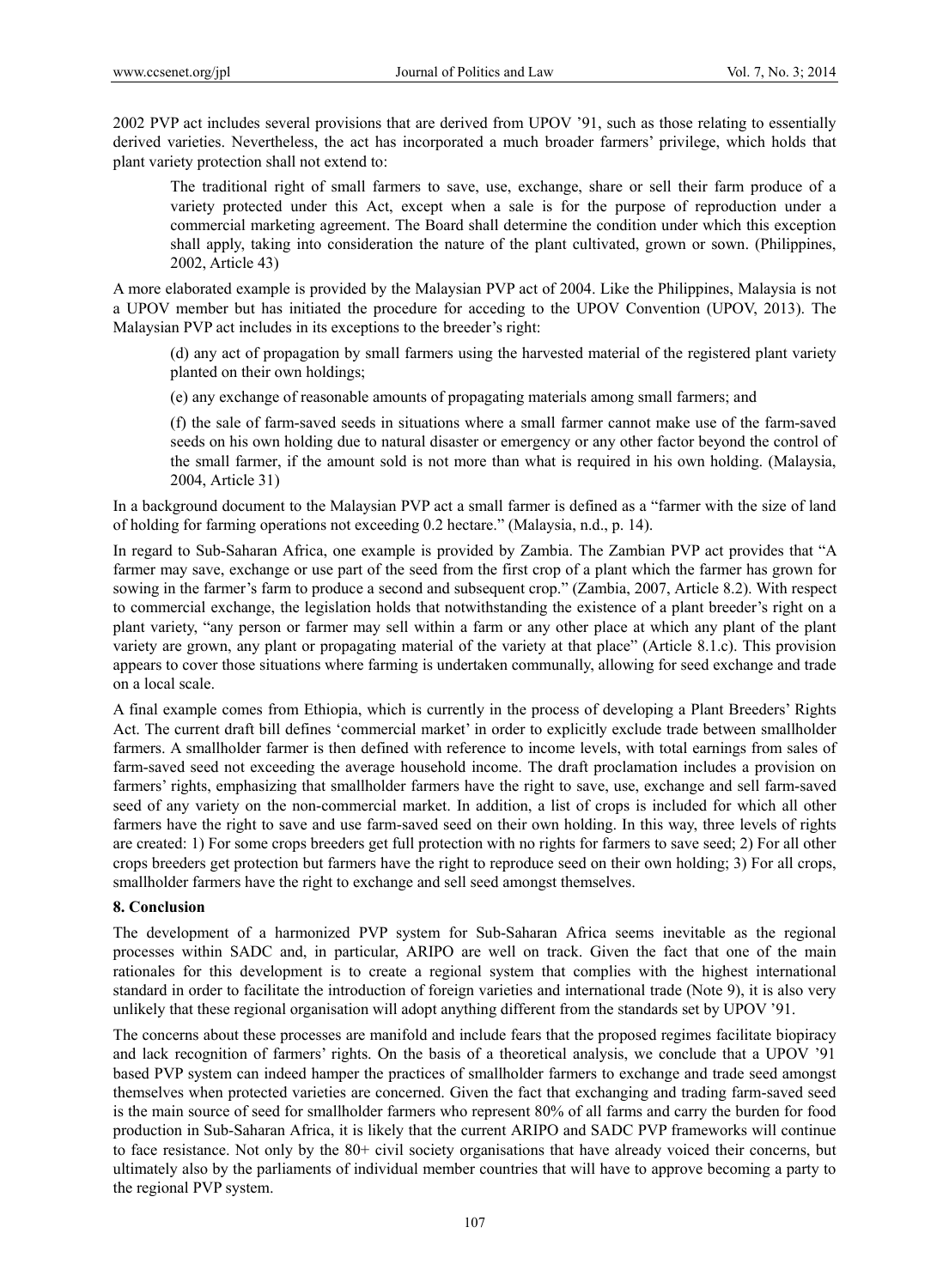Alternative legal avenues have been proposed to balance commercial and smallholder farmers' interests by recognizing the importance of informal seed systems for the provision of seed and the conservation of agro biodiversity. Given the importance of UPOV for setting international standards, the main question is to what extent the alternatives described above would still comply with the relevant provisions of the UPOV '91 Act. Since the farmers' privilege is defined very strictly and narrowly, little leeway seems to exist for countries to broaden this exception to the breeder's right and still fulfil UPOV '91 requirements. Also, UPOV's Article 15.1.i, which holds that the breeder's right shall not extend to acts done privately and for non-commercial purposes, is currently interpreted in too restrictive a manner to allow for the exchange of protected varieties amongst smallholder farmers.

Is it possible that this can change? The UPOV convention has changed over time and can be expected to change further. It seems likely that a new UPOV Convention will be adopted in the future with updated standards, probably containing provisions that better reflect the agricultural realities in developing countries, particularly as they are likely to become a dominant group within UPOV. The proposed legal avenues would make it easier for Sub-Saharan countries to establish a PVP system that protects the interests of breeders, in line with the highest international standards, while at the same time protecting and preserving the needs of those who make up the single largest group of farmers in a region - the smallholder farmers.

#### **Acknowledgements**

This work is part of the research programme Responsible Innovation, which is financed by the Netherlands Organisation for Scientific Research (NWO). I would like to thank my colleagues at Wageningen University and the University of Cape Town, in particular Peter Munyi and Bernard Maister, for their constructive and valuable comments. Any mistakes remain my own.

## **References**

- African Centre for Biosafety (ACB). (2012). *Harmonisation of Africa's seed laws: a recipe for disaster- Players, motives and dynamics*. Agriculture, Energy and Livelihood Series. Melville: ACB.
- African Regional Intellectual Property Organisation (ARIPO). (2010). *Swakopmund protocol on the protection of traditional knowledge and expressions of folklore.* Retrieved from http://www.wipo.int/wipolex/en/treaties/text.jsp?file\_id=201022
- African Regional Intellectual Property Organisation (ARIPO). (2011). *Draft regional policy and legal framework for plant variety protection*. ARIPO-CM-XIII-8. Retrieved from http://www.aripo.org/index.php/2013-04-09-09-05-22/patents-utility-models/viewcategory/1-council-of-mi nisters-13th-session
- African Regional Intellectual Property Organisation (ARIPO). (2012, November 1). *Statement of ARIPO at the opening of the forty-sixth ordinary session of UPOV*. Retrieved from http://www.ip-watch.org/2012/11/05/upov-hails-benefits-of-plant-variety-protection-civil-society-frustrated/
- African Regional Intellectual Property Organisation (ARIPO). (2013a). *Draft ARIPO legal framework for the protection of new varieties of plants*. ARIPO-CM-XIV-8-ANNEX-II. Retrieved from http://www.ip-watch.org/2013/11/28/critical-moment-for-africas-small-farmers-as-aripo-decides-on-plant-v ariety-protection/
- African Regional Intellectual Property Organisation (ARIPO). (2013b). *Regional workshop on the ARIPO legal framework for the protection of new varieties of plants.* Lilongwe, Malawi: Ufulu Gardens. ARIPO-CM-XIV-8-ANNEX-I. Retrieved from http://www.ip-watch.org/2013/11/28/critical-moment-for-africas-small-farmers-as-aripo-decides-on-plant-v ariety-protection/
- African Regional Intellectual Property Organisation (ARIPO). (2013c). *List of agricultural crops*. ARIPO-CM-XIV-8-ANNEX-III. Retrieved from http://www.ip-watch.org/2013/11/28/critical-moment-for-africas-small-farmers-as-aripo-decides-on-plant-v ariety-protection/
- Bleker, H. (2012, August 13). *Reaction to study ''harnessing intellectual property rights for development objectives"*. Letter to parliament of the Minister for Agriculture and Foreign Trade. Unauthorized translation retrieved from the state of the state of the state of the state of the state of the state of the state of the state of the state of the state of the state of the state of the state of the state of the state of http://www.apbrebes.org/news/dutch-minister-supports-differentiated-approach-pvp

Civil Society Organisations (CSOs). (2012). *Civil society concerned with ARIPO's draft regional policy and*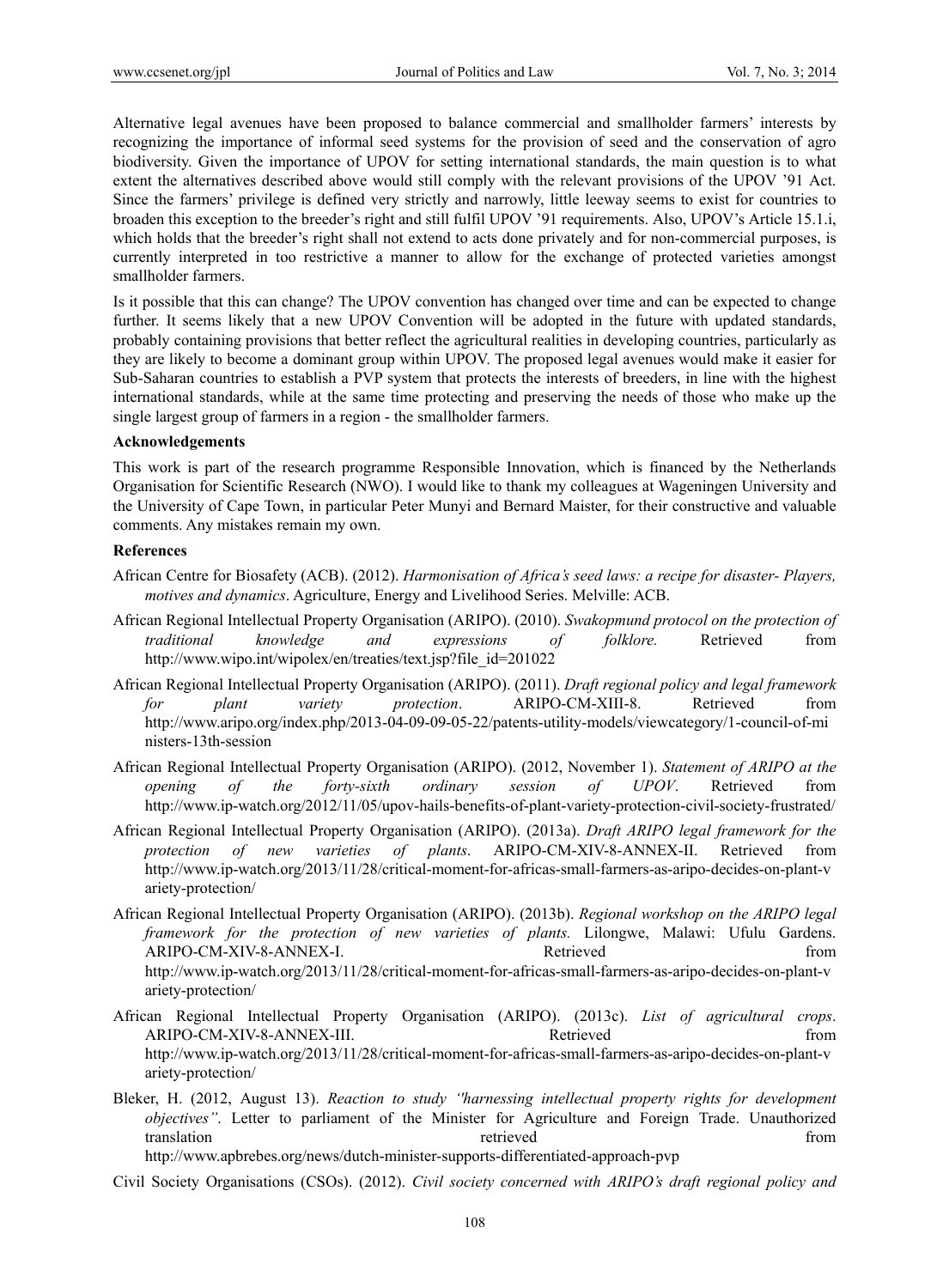*legal framework for plant variety protection*. Retrieved from http://www.acbio.org.za/index.php/media/64-media-releases/409-aripospvp-law-undermines-farmers-rightsa-food-security-in-africa

- Civil Society Organisations (CSOs). (2013). *Civil society concerned with the draft protocol for the protection of new varieties of plants (plant breeders' rights) in the southern African development community region (SADC)*. Retrieved from http://www.ip-watch.org/2013/04/05/african-regional-plant-varietyprotection-draft-legislation-raises-protest /
- De Jonge, B. (2013). Possibilities for a differentiated PVP regime. In M.T. Mahop, B. De Jonge, & P. Munyi, *Seed systems and intellectual property rights: an inventory from five Sub-Saharan African countries* (pp. 44-54). Report for the Ministry of Economic Affairs, Agriculture and Innovation, the Netherlands. Retrieved that the contract of the contract of the contract of the contract of the contract of the contract of the contract of the contract of the contract of the contract of the contract of the contract of the contract of

http://www.wageningenur.nl/en/Publication-details.htm?publicationId=publication-way-343339363734

- De Jonge, B., Tumushabe, G., Barungi, J., & Louwaars, N.P. (2011). Agricultural seeds that reduce hunger and poverty – Policies, perceptions and practices in intellectual property rights. In *Harnessing intellectual property rights for development objectives: The double role of IPRs in the context of facilitating MDGs no. 1 and 6* (pp. 111-267). Nijmegen: Wolf Legal Publishers.
- Dutfield, G. (2011). *Food, biological diversity and intellectual property: The role of the international union for the protection of new varieties of plants (UPOV)*. Intellectual property issue paper no. 9. Geneva: QUNO. Retrieved from http://www.quno.org/resource/2011/2/food-biological-diversity-and-intellectual-property
- European Council. (1994). *Council regulation (EC) no 2100/94 of 27 July 1994 on community plant variety rights*. The rights of the rights of the rights of the rights of the rights of the rights of the rights of the rights of the rights of the rights of the rights of the rights of the rights of the rights of the rights of th http://www.cpvo.europa.eu/main/en/home/community-plant-variety-rights/legislation-in-force
- Food and Agriculture Organisation of the United Nations (FAO). (2001). *International treaty on plant genetic resources for food and agriculture (ITPGRFA)*. Retrieved from http://www.planttreaty.org/content/texts-treaty-official-versions
- Ghijsen, H. (1998). Plant variety protection in a developing and demanding world. *Biotechnology and Development Monitor 36*(1), 2-5.
- Ghijsen, H. (2007). Plant breeder's rights: a fair and balanced intellectual property right for plant varieties. *Tailoring Biotechnologies*, *3*(2), 79-98.
- India. (2001). *The protection of plant varieties and farmers' rights act*. Retrieved from http://www.wipo.int/wipolex/en/details.jsp?id=2401
- International Plant Genetic Resources Institute (IPGRI). (1999). *Key questions for decision-makers: Protection of plant varieties under the WTO agreement on trade-related aspects of intellectual property rights*. Rome, Italy: IPGRI.
- International Union for the Protection of New Varieties of Plants (UPOV). (1991)*. Act of 1991 International convention for the protection of new varieties of plants*. Retrieved from http://www.upov.int/upovlex/en/acts.html
- International Union for the Protection of New Varieties of Plants (UPOV). (2005). *UPOV report on the impact of plant variety protection*. Geneva: UPOV.
- International Union for the Protection of New Varieties of Plants (UPOV). (2009a). *UPOV reply of January 23, 2009, to the letter of the executive secretary of the secretariat of the convention on biological diversity (CBD) of December 19, 2008*. Retrieved from http://www.upov.int/about/en/key\_issues.html
- International Union for the Protection of New Varieties of Plants (UPOV). (2009b). *Explanatory notes on exceptions to the breeder's right under the 1991 act of the UPOV convention*. Retrieved from http://www.upov.int/explanatory\_notes/en/
- International Union for the Protection of New Varieties of Plants (UPOV). (2013). *Status in relation to the international union for the protection of new varieties of plants (UPOV) as of July 30, 2013*. Retrieved from http://www.upov.int/export/sites/upov/members/en/pdf/status.pdf
- Kloppenburg, J.R. (2005). *First the seed: The political economy of plant biotechnology*. Madison, WI: University of Wisconsin Press.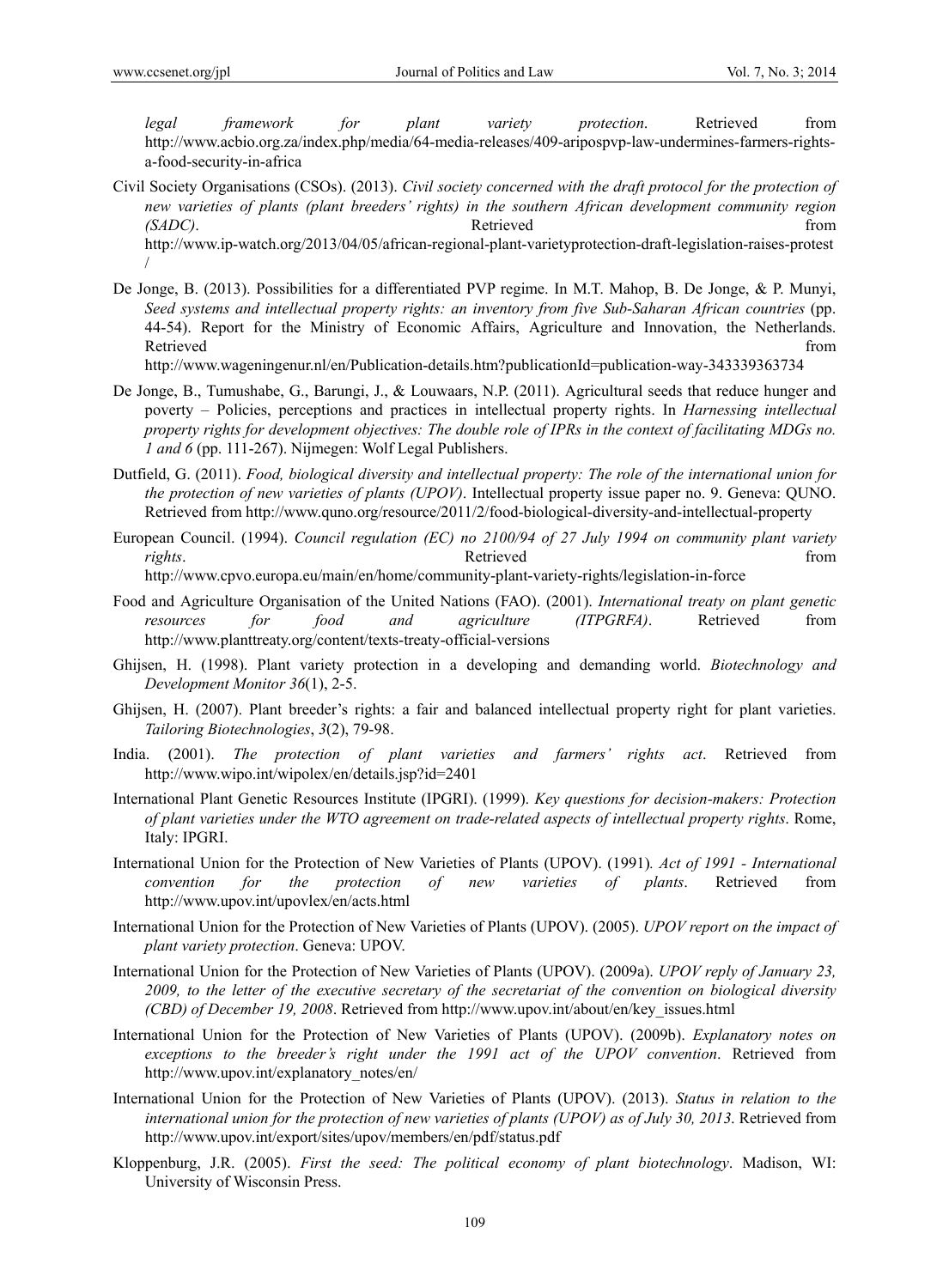- Leskien, D. & Flitner, M. (1997). *Intellectual property rights and plant genetic resources: Options for a sui generis system*. Issues in Genetic Resources No. 6. Rome: IPGRI.
- Lipper, L., Anderson, C.L., & Dalton, T.J. (Eds). (2010). *Seed trade in rural markets. Implications for crop diversity and agricultural development*. London: Earthscan.
- Livingston, G., Schonberger, S., & Delaney, S. (2011). *Sub-Saharan Africa: The state of smallholders in agriculture*. Paper presented at the IFAD conference on new directions for smallholder agriculture, 24-25 January. Rome: IFAD.
- Louwaars, N.P., & De Boef, W.S. (2012). Integrated seed sector development in Africa: A conceptual framework for creating coherence between practices, programs, and policies. *Journal of Crop Improvement, 26,* 39–59. http://dx.doi.org/10.1080/15427528.2011.611277
- Louwaars, N.P., De Jonge, B., & Munyi, P. (2013). Intellectual property rights in the plant sciences and development goals in agriculture: An historical perspective. In S. Arapostathis & G. Dutfield (Eds.), *Knowledge management and intellectual property. Concepts, actors and practices from the past to the present* (pp. 252-272). Queen Mary studies in intellectual property series. Cheltenham: Edward Elgar Publishing.
- Louwaars, N.P., Tripp, R., Eaton, D., Henson-Apollonio, V., Hu, R., Mendoza, M., ..., & Wekundah, J. (2005). *Impacts of strengthened intellectual property rights regimes on the plant breeding industry in developing countries. A synthesis of five case studies*. A study commissioned by the World Bank. Wageningen: Wageningen UR.
- Malaysia. (2004). *Protection of new plant varieties Act*. Retrieved from http://www.wipo.int/wipolex/en/details.jsp?id=3143
- Malaysia. (n.d.). *Plant variety protection system in Malaysia*. Retrieved from http://pvpbkkt.doa.gov.my/Publications/InfoPVP-Eng.pdf
- Maredia, M.K., Howard, J.A., Boughton, D., Naseen, A., Wanzala, M.N., & Kajisa, K. (1999)*. Increasing seed system efficiency in Africa: Concepts, strategies and issues*. Michigan State University international development working paper. East Lansing Michigan: Department of Agricultural Economics MSU.
- Organization of African Unity (OAU). (2000). *African model legislation for the protection of the rights of local communities, farmers and breeders, and for the regulation of access to biological resources*. Retrieved from http://www.cbd.int/doc/measures/abs/msr-abs-oau-en.pdf.
- Philippines. (2002). *Plant variety protection act*. Retrieved from http://www.wipo.int/wipolex/en/text.jsp?file\_id=225014
- Rangnekar, D. (2002). *Access to genetic resources, gene-based inventions and agriculture*. Study paper 3a. Retrieved from http://www.iprcommission.org/graphic/documents/study\_papers.htm
- Southern African Development Cooperation (SADC). (2012). *Draft protocol for the protection of new varieties of plants (plant breeders' rights) in the southern African development community region*. Retrieved from http://www.ip-watch.org/2013/04/05/african-regional-plant-variety-protection-draft-legislation-raises-protes t/
- The Crucible II Group. (2000). *Seeding solutions*. Volume 1. Rome: IDRC, IPGRI & DHF.
- United Nations (UN). (1992). *Convention on biological diversity* (CBD). Retrieved from http://www.cbd.int/convention/text/
- United Nations (UN). (2010). *Nagoya protocol on access to genetic resources and the fair and equitable sharing of benefits arising from their utilisation to the convention on biological diversity*. Retrieved from http://www.cbd.int/abs/text/
- Wiggins, S. (2009). *Can the smallholder farmer model deliver poverty reduction and food security for a rapidly growing population in Africa?* Paper for the FAO expert meeting on how to feed the world in 2050, 24-26 June, Rome.
- World Trade Organisation (WTO). (1995). *Agreement on trade-related aspects of intellectual property rights* (TRIPS). Retrieved from http://www.wto.org/english/tratop\_e/trips\_e/t\_agm0\_e.htm
- Zambia. (2007). *Plant breeder's right act*. Retrieved from http://www.wipo.int/wipolex/en/details.jsp?id=12974